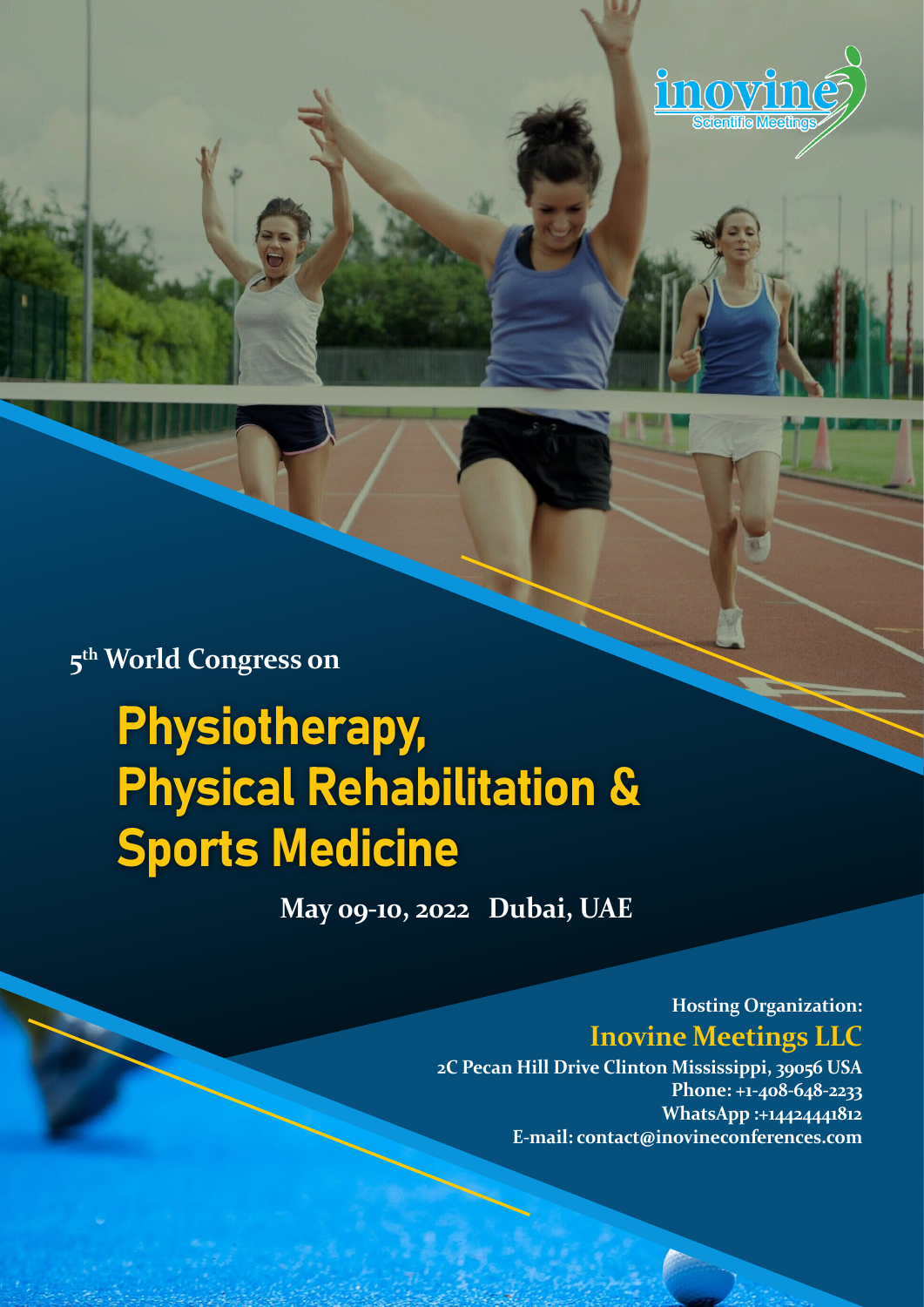#### Hall : Al Reem 1

## Day 01 - May 09, 2022

#### FINAL PROGRAM

| 08:00-08:30<br>08:30-08:45       |            | <b>Registrations</b><br><b>Opening Ceremony</b>                                                                                                                                 |
|----------------------------------|------------|---------------------------------------------------------------------------------------------------------------------------------------------------------------------------------|
| <b>Keynote Forum</b>             |            |                                                                                                                                                                                 |
|                                  | 08:45-9:10 | Title: New and modern therapy methods with the use of robotics in<br>neurorehabilitation                                                                                        |
|                                  |            | Sabri Maraqa, Neuro Robotik Zentrum Munchen, Germany                                                                                                                            |
| $9:10-9:35$                      |            | Title: Validity of the Five-Die Test for Female Volleyball Players                                                                                                              |
|                                  |            | Betsy Myers, University of Tennessee at Chattanooga, USA                                                                                                                        |
| $9:35-10:00$                     |            | Title: The Physical and Physiological Tests Needed for Football<br><b>Players</b><br>Kadhim Alabady, Public Health Protection Department - Dubai<br>Health Authority (DHA), UAE |
| II <i>llarkahan</i> Drooontotion |            |                                                                                                                                                                                 |

#### Workshop Presentation

**10:00-10:25** Title : The laws of leadership that every physical therapist needs to know to become influential leaders in our virtual world

Elham Karkouti, University of Central Florida, Orlando ,USA

#### Group Photo & Networking & Refreshments 10:25-10:40 @ Gem garden restaurant

#### Oral Presentation

*Physiotherapy World: A Modern Era of Health Care | Sports & Physiotherapy | Experimental Techniques in Physiotherapies | Advancements in Physiotherapeutic Treatment | Manual & Artificial Physiotherapy Strategies | Womens Health & Palliative Care*

**10:40-11:00** Title: Successful hosting of a mass sporting event during the COVID-19 pandemic Session Chair: **Sabri Maraqa** Neuro Robotik Zentrum Munchen, Germany Session Chair: **Betsy Myers** University of Tennessee at Chattanooga, USA

Glen Hagemann , Group 42 Healthcare, Abu Dhabi, UAE **11:00-11:20** Title : Yoga in physical therapy Zeljka Obrenov, Serbia, Peak Fitness Kuwait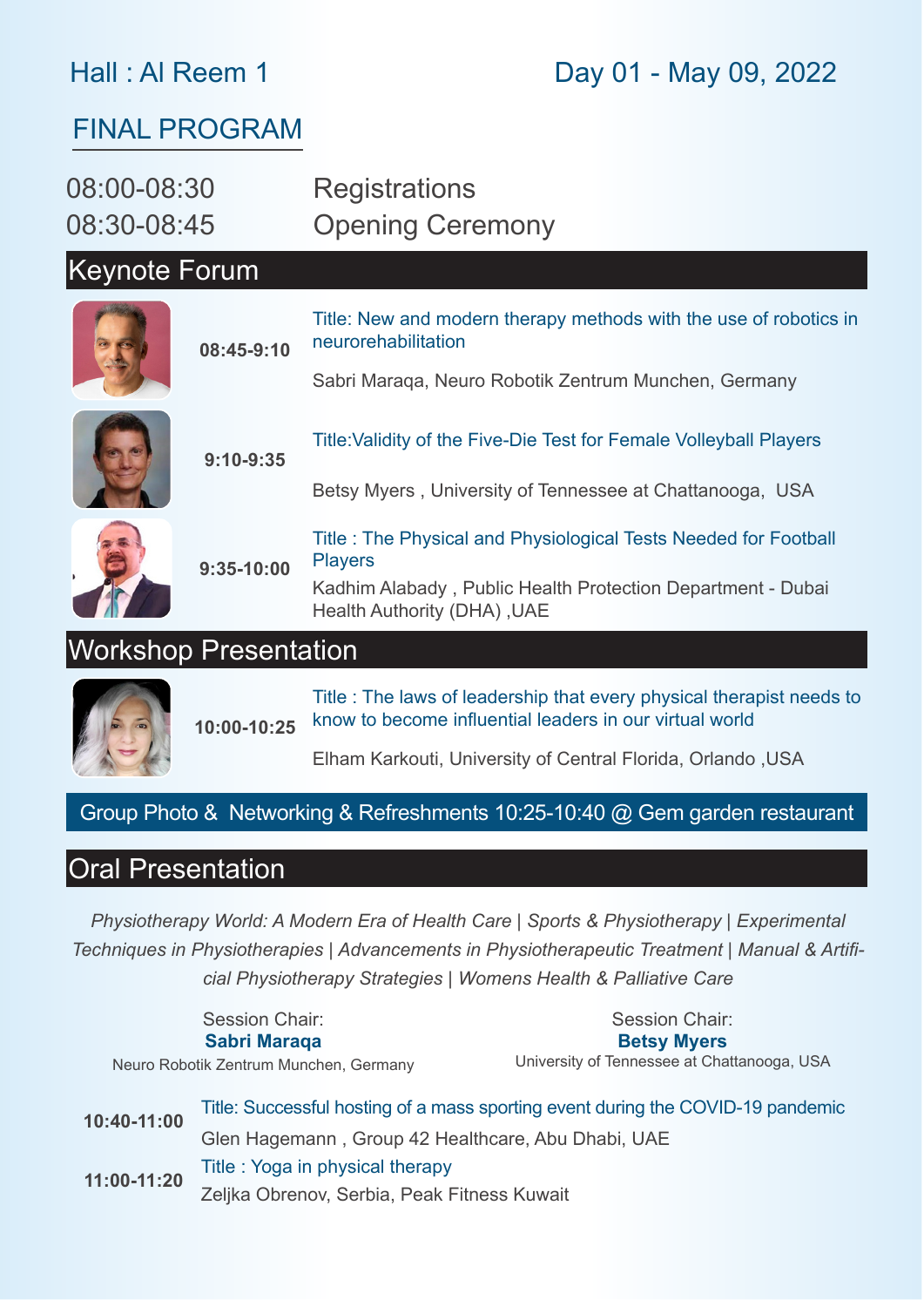### FINAL PROGRAM

| 11:20-11:40 | Title: Cervicogenic Headache and Breathing Pattern Dysfunction in a Female<br>Post-Hysterectomy: A case report                            |
|-------------|-------------------------------------------------------------------------------------------------------------------------------------------|
|             | Taha Deeb, Adam Physio and Sports Clinic, Canada                                                                                          |
| 11:40-12:00 | Title: Sport Science Lab® Screening Protocol: The Association Between<br>Physical Fitness Parameters And Injury Among Elite Rugby Players |
|             | Candice MacMillan, University of the Witwatersrand, Johannesburg, South Africa                                                            |
| 12:00-12:20 | Title: About Digitsole: Improve patient outcomes through patented Al<br>motion technology                                                 |
|             | By Digitsole Pro ® digital health company, France                                                                                         |

## Lunch Break 12:20-13:10 @ Gem garden restaurant

| 13:10-13:30 | Title: Physiotherapy In Treatment Of Frozen Shoulder And Chronic<br><b>Osteoarthritis Of Bilateral Knee</b>                            |
|-------------|----------------------------------------------------------------------------------------------------------------------------------------|
|             | Julie Mercy Jayapal, Mercy Physiotherapy Clinic, Chennai, India                                                                        |
| 13:30-13:50 | Title: Effect of Kinesio Taping with fascial manipulation technique over<br>superficial back fascial lines to increase range of motion |
|             | Swapnil Parmeshwar Mate, HPE UK Healthcare and Education LTD - London UK                                                               |
| 13:50-14:10 | <b>Title: Effects Of Cupping Therapy</b>                                                                                               |
|             | Amir Hariti, Sportphysio, France                                                                                                       |
| 14:10-14:30 | Title: Challenging the Generalized norms of Intensive Rehabilitation<br>immediately Post Stroke                                        |
|             | Vijita Jayan & Syed Abdullah Rahil, Vian Neurorehabilitation & Physiotherapy<br>Clinic, UP, India                                      |
| 14:30-14:50 | Title: Associations of Physical Activity and Depression in Cardiovascular<br><b>Patients</b>                                           |
|             | Sandra Seimane, Riga Medical College, University of Latvia, Riga, Latvia                                                               |
| 14:50-15:10 | Title: Badminton for Cardiovascular & Neuromuscular function among older<br>adults with and without non-communicable disease           |
|             | Animesh Hazari, Gulf Medical University, UAE                                                                                           |

#### Networking & Refreshments 15:10-15:25 @ Gem garden restaurant

| 15:25-15:50 | Title: Chronic Back Pain And The Thoracic Spine                                                                                                                                                     |
|-------------|-----------------------------------------------------------------------------------------------------------------------------------------------------------------------------------------------------|
|             | Besnik Bislimi, Swedish Medical Center for Physical Therapy and Rehabilitation,<br>Gjilan, Republic of Kosova                                                                                       |
| 15:50-16:10 | Title: Effect of Ergonomic Education on Lower Back Pain amongst Cleaning<br>Staff Members at Sefako Makgatho Health Sciences University and Tshwane<br>University of Technology in Ga-rankuwa, 2019 |
|             | Saima Abdul, Physiotherapist, Weskoppies Psychiatric Hospital, South Africa                                                                                                                         |
| 16:10-16:30 | Title: Power Walking Based Outpatient Cardiac Rehabilitation In Patients With<br>Post-Coronary Angioplasty: Randomized Control Trial                                                                |
|             | Gulshan Shahzadi Malik, Thumbay Hospital, Ajman, UAE                                                                                                                                                |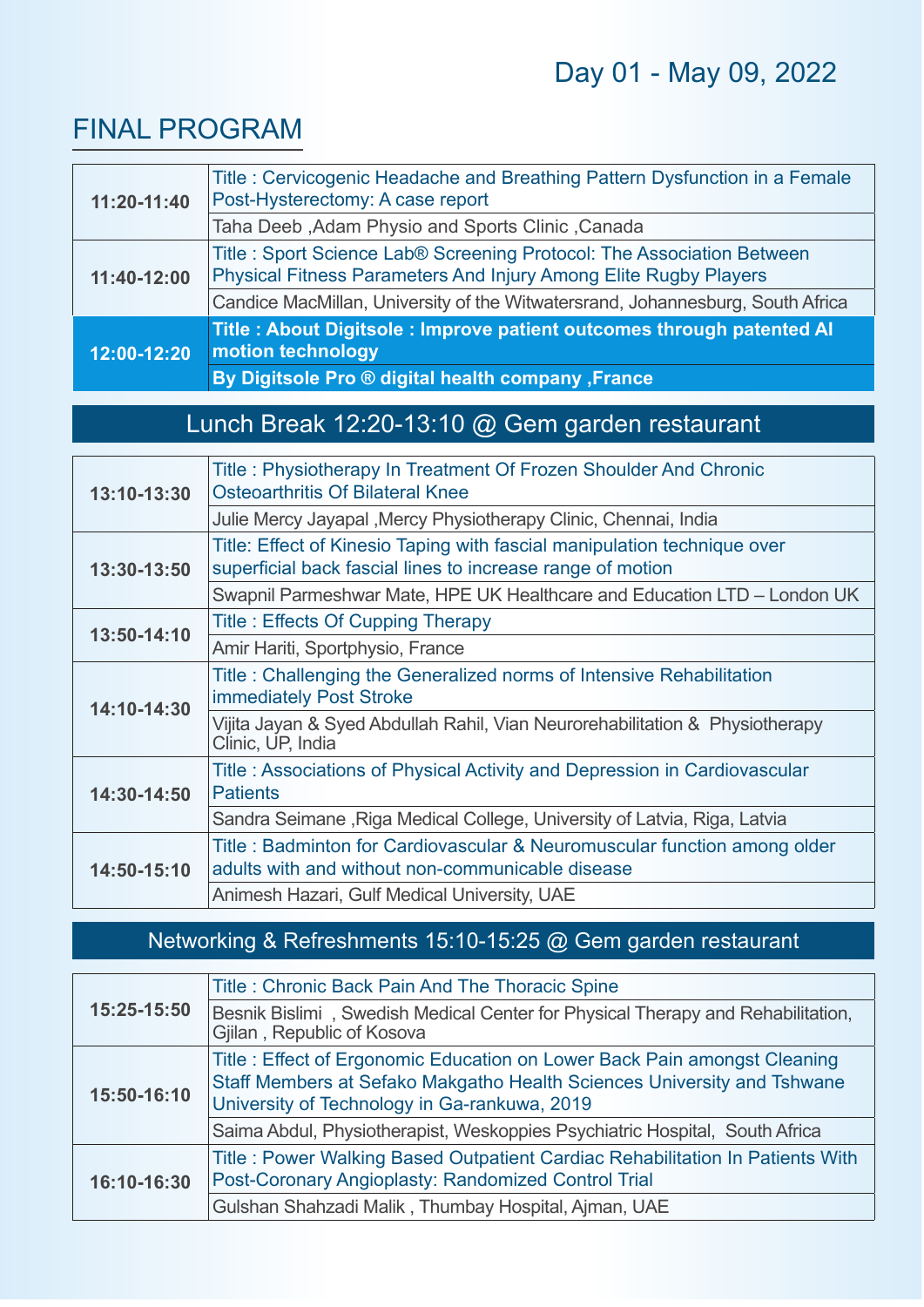## Day 01 - May 09, 2022

#### FINAL PROGRAM

| 16:30-16:50 | Title: Aquatic Therapy to Decrease Fall Risk in Older Adults                                            |
|-------------|---------------------------------------------------------------------------------------------------------|
|             | Lina Jamal Saeed Al-Saif, Dubai Physiotherapy and Rehabilitation Center L.L.C,<br>Al Safa 2, Dubai, UAE |
| 16:50-17:10 | Title: Pioneering the future of neuro telerehab                                                         |
|             | Marisa Mackenzie, MindMaze SA, Switzerland                                                              |
| 17:10-17:30 | Title: Low-Costvirtual Reality: The Latest Innovation In Rehabilitation World                           |
|             | Anchit Gugnani, Nims College of Physiotherapy and Occupational therapy,<br>Rajasthan, India             |

#### Poster Presentations

| 17:30-17:50 | Title: Normative data for Functional Throwing Performance Index and Seated<br>Medicine Ball Throw in collegiate overhead athletes |
|-------------|-----------------------------------------------------------------------------------------------------------------------------------|
|             | Ashana Abhijeet Patale, Manipal College of Health Professions, Manipal, India                                                     |

#### Panel Discussion

#### Awards, Thanks giving & Closing Ceremony

#### Zoom Meetings Day 02 - May 10, 2022 (GMT+4) Time in Dubai - UAE

**08:45-09:00** Title: Conscious Intelligent Informed Touch Steven Goldstein , Fascial Therapy Institute Australia, 27 Sands Boulevard, Torquay, Vic., Australia **09:00-09:15** Title : Importance of targeted health-promoting exercise training as fall prophylaxis and well- being factor in the setting of retirement homes Renate Maria Zettl , University of Applied Science, Vienna, Austria **09:15-09:30**  Title : The effect of interdisciplinary team and multiple use of Erigo Robotic machine in Cervical Spinal Cord Injury incomplete case Theeb Naif S Alsalem , King Abdulaziz Medical City, National Guard Health Affairs, Riyadh, Saudi Arabia **09:30-09:45** Title : Social Innovations in Health and Policy on Inclusive Culture for Transformative Physical Therapy Practice in the Philippines Mary Judith Campos – Josef PTRP, Founder, Jucone's Contemporary Physical Therapy Services, Philippines **09:45-10:00** Title : Association Between Physical Fitness Parameters And In-Season Injury Among Adult Male Rugby Players: A Systematic Review Candice MacMillan, University of the Witwatersrand, South Africa **10:00-10:15** Title : Paradigm shift in Science of Disability "Where are Participation and **Environment** Elham Karkouti, University of Central Florida, USA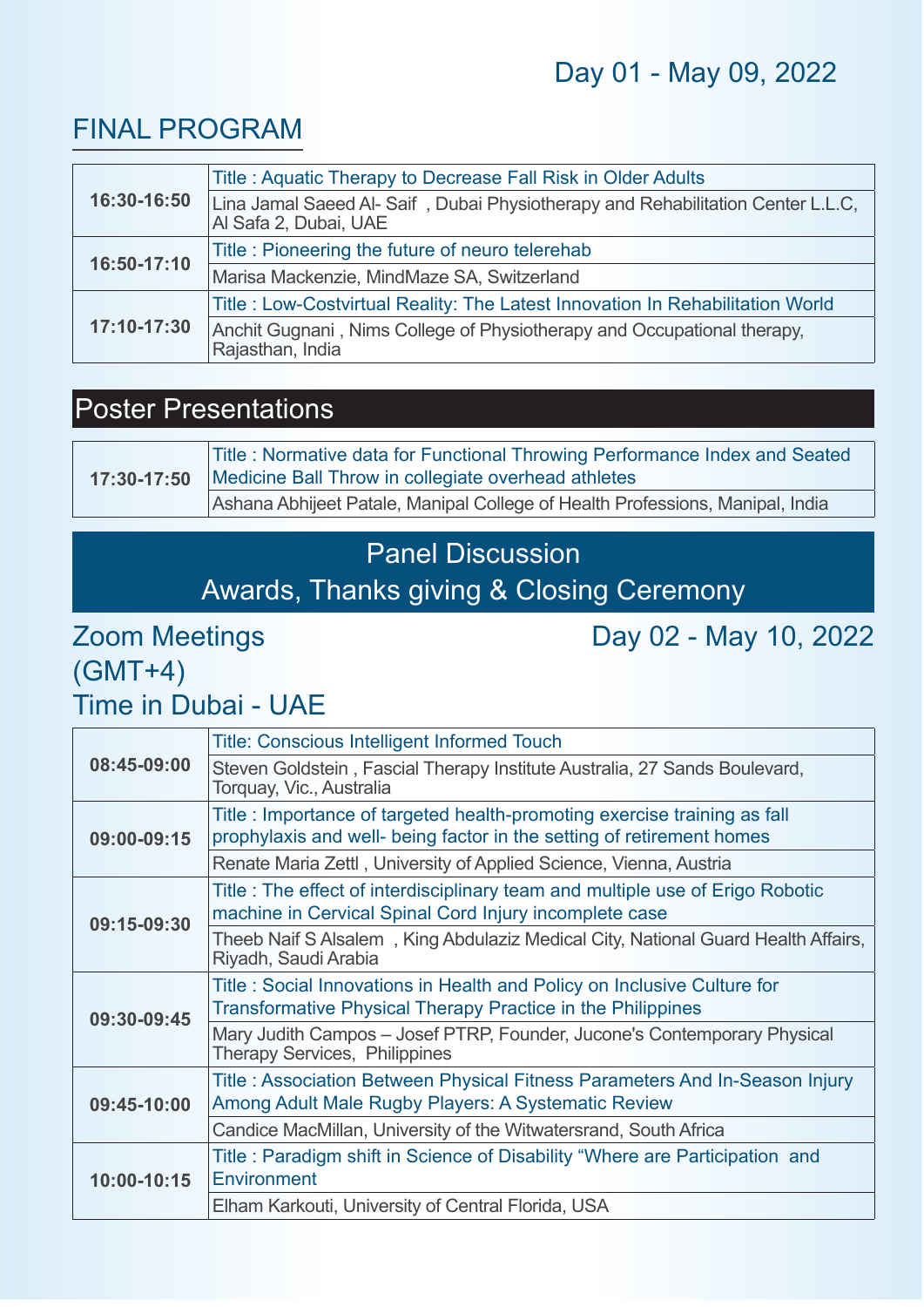## Day 02 - May 10, 2022

## FINAL PROGRAM

| Networking & Refreshments 10:15-10:30 @Gem gardenrestaurant |                                                                                                                                                                                         |  |
|-------------------------------------------------------------|-----------------------------------------------------------------------------------------------------------------------------------------------------------------------------------------|--|
| 10:30-10:45                                                 | <b>Title: Comparing Cardiac Rehabilitation Guidelines</b><br>Faisal S Alenzy, Prince Sultan Military Medical City, KSA                                                                  |  |
| 10:45-11:00                                                 | Title: Manual Lymphatic Drainage and Exercises in Management of Secondary<br>Lymphedema Following Mastectomy-Systemic Review                                                            |  |
| 12:00-12:20                                                 | Bajran Aldossari, Prince Sultan Military Medical City, KSA<br>Title: About Digitsole: Improve patient outcomes through patented Al<br>motion technology                                 |  |
|                                                             | By Digitsole Pro ® digital health company , France                                                                                                                                      |  |
| $11:15-11:30$                                               | Title: Importance Of Physical Therapy In Treatment Of Patients In Acute State<br>Of Covid-19 Admitted In Intensive Care Unit                                                            |  |
|                                                             | Velimir Trichkovski, PHI University clinic for infectious diseases and febrile<br>conditions, Skopje, N. Macedonia                                                                      |  |
| 11:30-11:45                                                 | Title: Chronic Musculoskeletal Pain Management: Biopsychosocial Model                                                                                                                   |  |
|                                                             | Ugur Cavlak, Division of Physiotherapy and Rehabilitation, Biruni University,<br><b>Turkey</b>                                                                                          |  |
| 11:45-12:00                                                 | Title : Pulmonary function of Duchenne muscular dystrophy patients in a<br>Brazilian sample [thesis in progress]. São Paulo: Faculdade de Medicina,<br>Universidade de São Paulo; 2022. |  |
|                                                             | Ana Cristina De Sousa Murray, University of Sao Paulo, Brazil                                                                                                                           |  |

## Lunch Break 12:00-13:00 @ Gem garden restaurant

| 13:00-13:15                | Title: POSTUROMETER PRACTICAL WORKSHOP                                                                                    |
|----------------------------|---------------------------------------------------------------------------------------------------------------------------|
|                            | Silverio Di Rocca, M.P.R International School, Switzerland                                                                |
|                            | Title: Physiotherapy interventions in Frailty                                                                             |
| 13:15-13:30<br>13:30-13:45 | Dharitri Hombardi, Clinical Physiotherapist, Southend University Hospital NHS<br>Foundation Trust, UK                     |
|                            | Ttile: Lumbar Disc Herniation: A clinical epidemiological and radiological<br>evaluation                                  |
|                            | Edona Sopaj Azemi, University Hospital Centre 'Mother Theresa', Tirana, Albania                                           |
|                            | Title: The efficacy of manual therapy comparing to combined protocols of<br>treatment of non-specific neck pain: (review) |
| 13:45-14:00<br>14:00-14:15 | Irena KOLA, Physiotherapy Service University Hospital, "Mother Teresa" Tirana,<br>Albania                                 |
|                            | Title: Diagnosis and treatment of knee osteoarthritis with Hyaluronic acid and<br>rehabilitation                          |
|                            | Sander KOLA, Imaging Department "Mother Teresa" University Hospital, Tirana,<br>Albania                                   |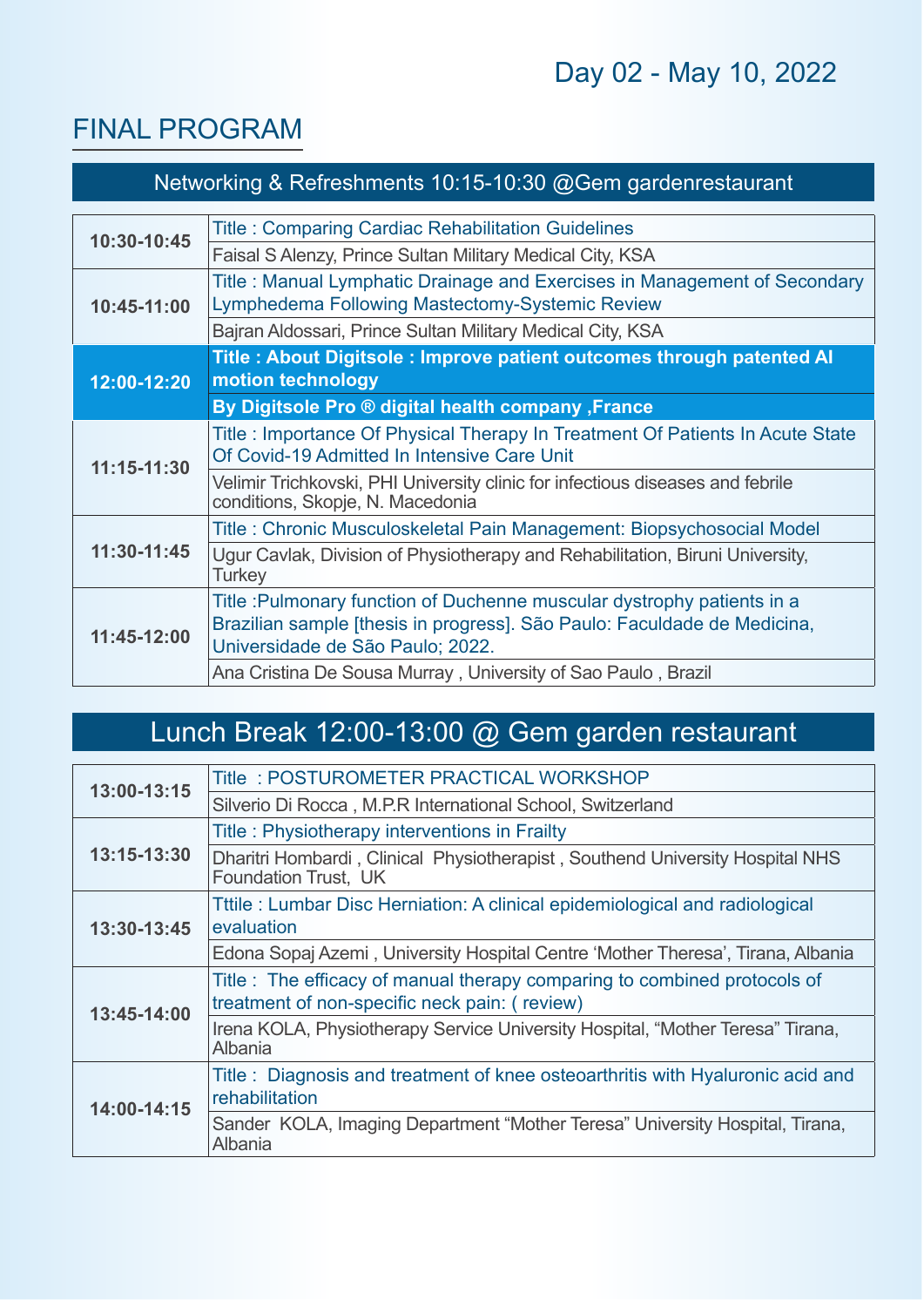## FINAL PROGRAM

| 14:15-14:30 | Title: Analysis of Muscle Activity Following the Application of Myofascial<br>Release Techniques for Low-Back Pain-A Randomized-Controlled Trial                                                                        |
|-------------|-------------------------------------------------------------------------------------------------------------------------------------------------------------------------------------------------------------------------|
|             | Piotr Ozog, Department of Physiotherapy, Nicolaus Copernicus University,<br>Bydgoszcz, Poland                                                                                                                           |
|             | Title: A Mindful approach to the management and resolution of                                                                                                                                                           |
| 14:30-14:45 | unconsummated relationships<br>Sue Fuller-Good, SASP, SASHA, Comensa, PSASA, Johannesburg, South Africa                                                                                                                 |
| 14:45-15:00 | Title: Wearing compression stockings for 8-weeks during all training: its effect                                                                                                                                        |
|             | on running performance and pulse rate                                                                                                                                                                                   |
|             | Gali Dar, Department of Physical Therapy, University of Haifa, Israel                                                                                                                                                   |
| 15:00-15:15 | Title: K.I.T. - Kinetic Integration Technique - Comprehensive assessment<br>and treatment protocol for global biomechanical disruption patterns in<br>musculoskeletal diseases and pain syndromes                       |
|             | Bill Collins, Chiropractor and Exercise Physiologist, Virginia, USA                                                                                                                                                     |
| 15:15-15:30 | Title: To determine the back pain beliefs, coping strategies and factors<br>associated with participant activation for self-management of back pain<br>amongst nurses working in peri-urban district healthcare centres |
|             | Loveness Anila Nkhata, Department Of Physiotherapy, University Of Zambia,<br>Zambia                                                                                                                                     |
| 15:30-15:45 | Title: A Review of the ligamentomuscular reflexes and joint pain referral<br>patterns: Implications for Musculoskeletal Rehabilitation                                                                                  |
|             | Robert Libbey, New Westminster, BC, , Canada                                                                                                                                                                            |
|             | Title: Students' Perception of Cognitive Load in an Accelerated DPT Program                                                                                                                                             |
| 15:45-16:00 | with a Blended Curriculum                                                                                                                                                                                               |
|             | Rossniel Marinas, University of St. Augustine for Health Sciences, , USA                                                                                                                                                |
| 16:00-16:15 | Title: Effect of GoKnee intervention on knee range of motion, pain, and<br>functional mobility post total knee arthroplasty (TKA)                                                                                       |
|             | Shehla Rooney, The GoKnee Movement is Medicine, United States                                                                                                                                                           |
| 16:15-16:30 | Title: Injury Prevention for Ankle Sprains: Evidence for Intervention for the P.T.                                                                                                                                      |
|             | Paul K. Canavan, Eastern CT State University (ECSU); USA                                                                                                                                                                |
| 16:30-16:45 | Title: Sponsorship influence on injury prevention and rehabilitation of injuries in                                                                                                                                     |
|             | soccer                                                                                                                                                                                                                  |
|             | Rethabile Nkuna, Sefako Makgatho health Sciences University in South Africa                                                                                                                                             |
| 16:45-17:00 | Title: A Case Study Of 2 Year Old Child With Autism To Measure Effectiveness                                                                                                                                            |
|             | Of Early Intervention On Positive Behaviour Changes Of A Child And Parental<br><b>Stress</b>                                                                                                                            |
|             | Varsha Jalandhara, Vatsalya Pediatric Rehab and Child Development Centre,<br>Gujarat, INDIA                                                                                                                             |
|             | Title: Rehabilitation of muscle chains and RMP: a winning integration                                                                                                                                                   |
| 17:00-17:15 | Giuseppe Felice, Massage Therapist, Postural therapies expert, Italy                                                                                                                                                    |